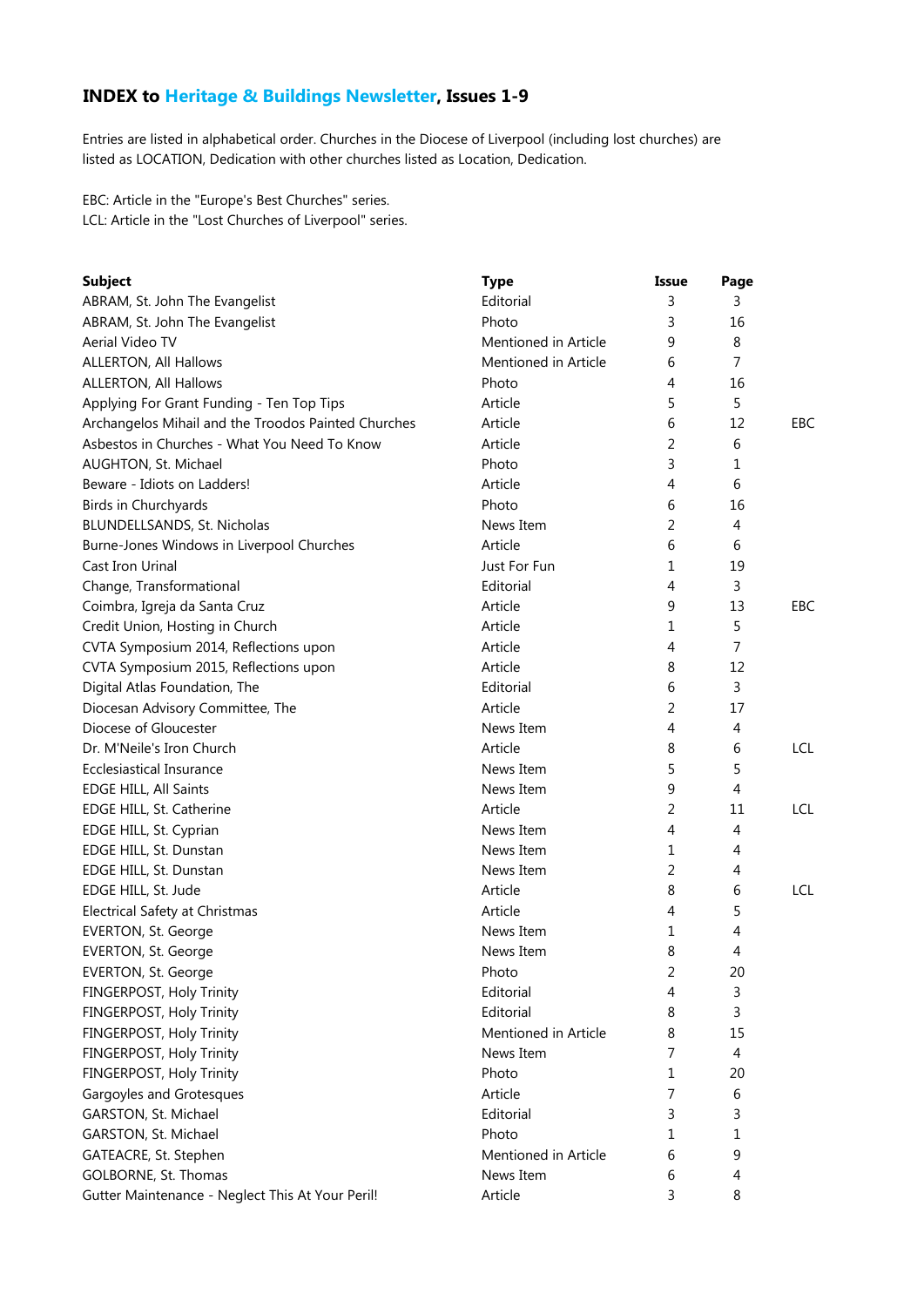| Gutters and Roofs, Maintenance of                                 | Editorial                         | 7              | 3              |            |
|-------------------------------------------------------------------|-----------------------------------|----------------|----------------|------------|
| HALSALL, St. Cuthbert                                             | Mentioned in Article              | 7              | 7              |            |
| HALSALL, St. Cuthbert                                             | News Item                         | 9              | 5              |            |
| Health & Safety, Making It Easier Guide                           | Article                           | 1              | 14             |            |
| Heritage At Risk Register, The                                    | Article                           | 5              | $9\,$          |            |
| Heritage Conservation & Restoration Ltd                           | Mentioned in Article              | 9              | 11             |            |
| Heritage Open Days 2014                                           | Article                           | 3              | 5              |            |
| Heritage Open Days 2015                                           | Article                           | 6              | 10             |            |
| HIGHTOWN, St. Stephen                                             | News Item                         | 1              | 4              |            |
| Historic Graffiti in Churches                                     | Just For Fun                      | 3              | 15             |            |
| INCE-IN-MAKERFIELD, Christ Church                                 | News Item                         | 1              | 4              |            |
| Japanese Knotweed - An Unwelcome Guest                            | Article                           | 2              | 7              |            |
| KENSINGTON, Christ Church                                         | Mentioned in Article              | 7              | 8              |            |
| KENSINGTON, Christ Church                                         | News Item                         | 4              | 10             |            |
| KNOTTY ASH, St. John The Evangelist                               | Mentioned in Article              | 6              | 7              |            |
| La Sagrada Familia: Wonder of the Modern World                    | Article                           | 5              | 11             | <b>EBC</b> |
| LATHOM PARK, Chapel of St. John                                   | Mentioned in Article              | 6              | 11             |            |
| LIVERPOOL, All Saints                                             | Mentioned in Article              | 6              | 6              |            |
| LIVERPOOL, All Saints                                             | News Item                         | 6              | 4              |            |
| LIVERPOOL, St. Bride with St. Saviour                             | News Item                         | 4              | 4              |            |
| LIVERPOOL, St. Stephen with St. Catherine                         | Article                           | 3              | 14             | <b>LCL</b> |
| LOWTON, St. Luke                                                  | Photo                             | 6              | 1              |            |
| LPW Roof Repair Scheme (First Round)                              | Editorial                         | 5              | 3              |            |
| LPW Roof Repair Scheme (Second Round)                             | News Item                         | 8              | $\overline{4}$ |            |
| Magic Square                                                      | Just For Fun                      | 4              | 15             |            |
| Matka: Lakeside Treasure of the Orthodox Church                   | Article                           | 1              | 16             | EBC        |
| Melverley, St. Peter                                              | Article                           | 8              | 8              | EBC        |
| Metal Theft, Understanding and Preventing                         | Article                           | 3              | 4              |            |
| NORTH MEOLS, St. Cuthbert                                         | Photo                             | 4              | 1              |            |
| Oakham Parish Church                                              | Mentioned in Article              | 7              | 6              |            |
|                                                                   | Article                           | $\overline{7}$ | 10             | <b>EBC</b> |
| Onze Lieve Vrouwkerk, Dordrecht<br>ORMSKIRK, St. Peter & St. Paul | Photo                             | 8              | $\mathbf 1$    |            |
|                                                                   |                                   |                |                |            |
| PARR, St. Peter                                                   | Mentioned in Article              | 6              | 11             |            |
| PARR MOUNT. Holy Trinity                                          | News Item<br>Mentioned in Article | 9              | 4              |            |
| PEMBERTON, St. John The Divine                                    |                                   | 8              | $\,$ 6 $\,$    |            |
| POOLSTOCK, St. James with St. Thomas                              | Mentioned in Article              | 7              | 9              |            |
| PRINCES PARK, All Saints                                          | Article                           | 1              | 11             | <b>LCL</b> |
| Princes Park, Methodist Church                                    | News Item                         | 8              | $\overline{4}$ |            |
| Ravenna's Basilica di San Vitale                                  | Article                           | 2              | 14             | EBC        |
| Robinson's Timber Preservation Ltd                                | Mentioned in Article              | 9              | 8              |            |
| Rochester Cathedral                                               | Mentioned in Article              | 7              | 8              |            |
| Safety, Electrical                                                | Article                           | 4              | 5              |            |
| Safety, Ladder                                                    | Article                           | 4              | 6              |            |
| SEFTON, St. Helen                                                 | Article                           | 9              | 6              |            |
| Shrewsbury, Abbey Church of the Holy Cross                        | Mentioned in Article              | 8              | 12             |            |
| Shrewsbury, Roman Catholic Cathedral                              | Mentioned in Article              | 8              | 12             |            |
| Shrewsbury, St. Chad                                              | Mentioned in Article              | 8              | 14             |            |
| Shrewsbury, Unitarian Chapel                                      | Mentioned in Article              | 8              | 12             |            |
| SOUTHPORT, Emmanuel                                               | News Item                         | 6              | 4              |            |
| SPEKE, St. Aidan                                                  | Photo                             | 2              | 1              |            |
| ST. HELENS, St. Mark North Road                                   | Photo                             | 5              | 16             |            |
| St. Peter's - Shropshire's Miraculous Survivor                    | Article                           | 8              | 8              | EBC        |
| St. Peter's - Northampton's Norman Treasure                       | Article                           | 4              | 11             | <b>EBC</b> |
| Stokesay, St. John The Baptist                                    | Photo                             | 8              | 16             |            |
| TOXTETH PARK, Christ Church                                       | News Item                         | 9              | 4              |            |
| TOXTETH PARK, St. Agnes and St Pancras                            | News Item                         | 7              | $\overline{4}$ |            |